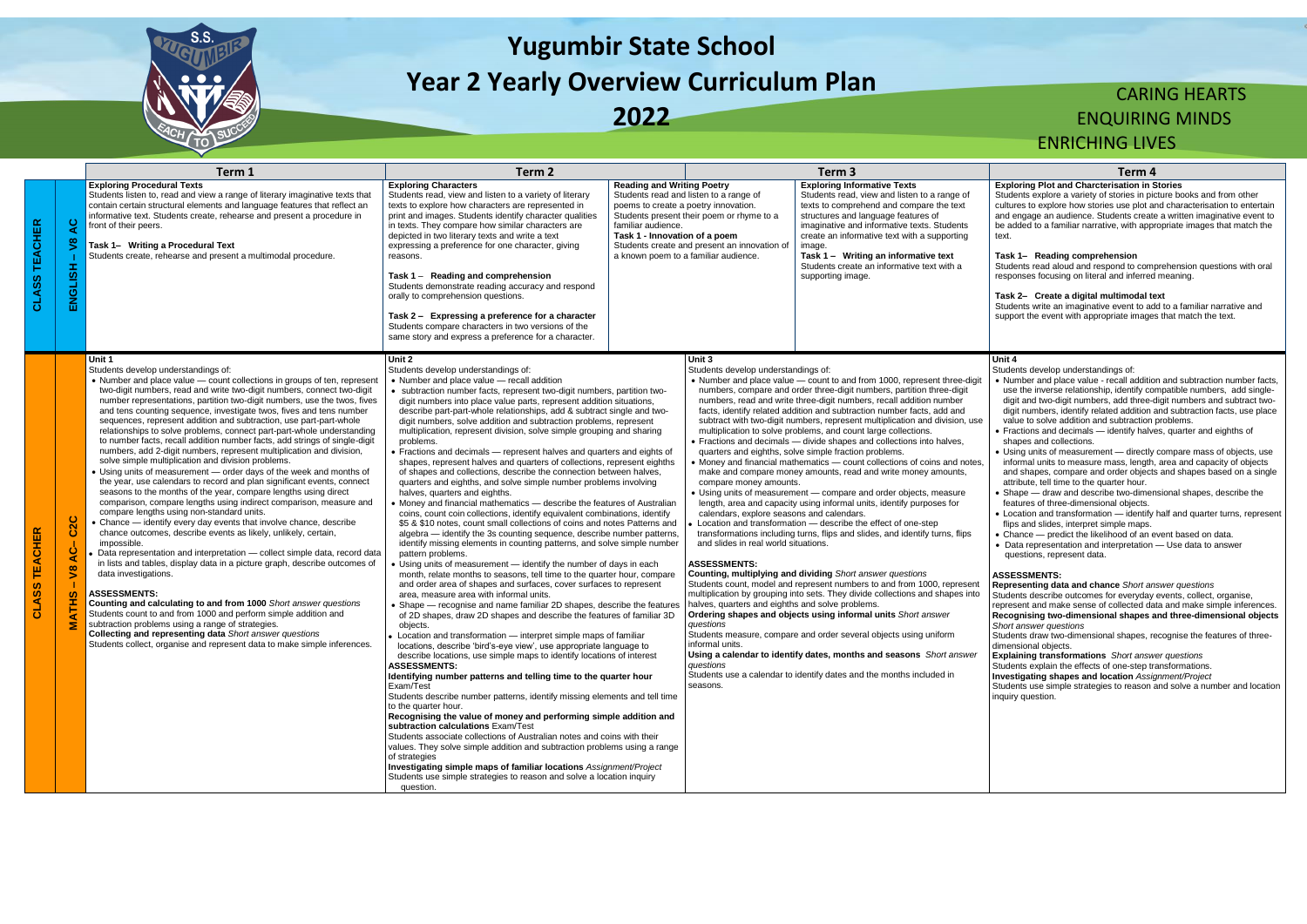|                                                   |                                                                           | Term 1                                                                                                                                                                                                                                                                                                                                                                                                                                                                                                                                                                                                                                                                                                                                                                                                                                                                                                                                                                                                                                                                                                                                                                                                                                                                                                                                                                                                                                                                                                                                                                                                                                                                                                                                                                                                                                                                                                                                                                                                                      | Term 2                                                                                                                                                                                                                                                                                                                                                                                                                                                                                                                                                                                                                                                                                                                                                                                                                                                                                                                                                                                                                                                                                                                                            | Term 3                                                                                                                                                                                                                                                                                                                                                                                                                                                                                                                                                                                                                                                                                                                                                                                                                                                                                                                                                                                                                                                                                                                                                                                                                                                                                                                                                                                                                                      | Term 4                                                                                                                                                                                                                                                                                                                                                                                                                                                                                                                                                                                                                                                                                                                                                                                                                                                                                                            |  |
|---------------------------------------------------|---------------------------------------------------------------------------|-----------------------------------------------------------------------------------------------------------------------------------------------------------------------------------------------------------------------------------------------------------------------------------------------------------------------------------------------------------------------------------------------------------------------------------------------------------------------------------------------------------------------------------------------------------------------------------------------------------------------------------------------------------------------------------------------------------------------------------------------------------------------------------------------------------------------------------------------------------------------------------------------------------------------------------------------------------------------------------------------------------------------------------------------------------------------------------------------------------------------------------------------------------------------------------------------------------------------------------------------------------------------------------------------------------------------------------------------------------------------------------------------------------------------------------------------------------------------------------------------------------------------------------------------------------------------------------------------------------------------------------------------------------------------------------------------------------------------------------------------------------------------------------------------------------------------------------------------------------------------------------------------------------------------------------------------------------------------------------------------------------------------------|---------------------------------------------------------------------------------------------------------------------------------------------------------------------------------------------------------------------------------------------------------------------------------------------------------------------------------------------------------------------------------------------------------------------------------------------------------------------------------------------------------------------------------------------------------------------------------------------------------------------------------------------------------------------------------------------------------------------------------------------------------------------------------------------------------------------------------------------------------------------------------------------------------------------------------------------------------------------------------------------------------------------------------------------------------------------------------------------------------------------------------------------------|---------------------------------------------------------------------------------------------------------------------------------------------------------------------------------------------------------------------------------------------------------------------------------------------------------------------------------------------------------------------------------------------------------------------------------------------------------------------------------------------------------------------------------------------------------------------------------------------------------------------------------------------------------------------------------------------------------------------------------------------------------------------------------------------------------------------------------------------------------------------------------------------------------------------------------------------------------------------------------------------------------------------------------------------------------------------------------------------------------------------------------------------------------------------------------------------------------------------------------------------------------------------------------------------------------------------------------------------------------------------------------------------------------------------------------------------|-------------------------------------------------------------------------------------------------------------------------------------------------------------------------------------------------------------------------------------------------------------------------------------------------------------------------------------------------------------------------------------------------------------------------------------------------------------------------------------------------------------------------------------------------------------------------------------------------------------------------------------------------------------------------------------------------------------------------------------------------------------------------------------------------------------------------------------------------------------------------------------------------------------------|--|
| <b>CHER</b><br>ū.<br>ᇀ<br>$\overline{\textbf{S}}$ | $\infty$<br>ш<br>$\circ$<br>z<br>ပ္က                                      | Mix, Make and Use<br>Students investigate combinations of different materials and give reasons<br>for the selection of particular materials according to their properties and<br>purpose. Students understand that science involves asking questions<br>about, and describing changes to, familiar objects and materials. They<br>describe changes made to materials when combining them to make an<br>object that has a purpose in everyday life. Students pose questions, make<br>predictions and follow instructions to record observations in a guided<br>investigation. They represent and communicate their observations using<br>scientific language.<br>Unit 1: Combining materials for a purpose<br>Students investigate the combination of materials used to make an object<br>for a particular purpose. They record and represent observations and<br>communicate ideas.                                                                                                                                                                                                                                                                                                                                                                                                                                                                                                                                                                                                                                                                                                                                                                                                                                                                                                                                                                                                                                                                                                                                         | <b>Toy Factory</b><br>Students understand how a push or pull affects how an object moves or<br>changes shape. They understand that science involves asking questions<br>about and describing changes in the way an object moves or can be moved<br>and how this knowledge is used in their daily lives. They pose questions<br>and make predictions about changes that can affect how an object moves,<br>and investigate and explain how pushes and pulls cause movement in<br>objects, comparing their observations with predictions. They use informal<br>measurements to make and compare observations about movement and<br>sort information about the way toys move. They then apply this science<br>knowledge in explaining how pushes and pulls can be used to change the<br>movement of a toy or object they create.<br>Unit 2: Designing a toy<br>Students design a toy that moves with a push or pull, and describe a change to<br>the toy and how it affects the toy's movement. They pose an investigation<br>question and make a prediction about the toy's movement. Students represent<br>and communicate observations and ideas. | <b>Good to Grow</b><br>Students examine how living things, including plants and animals, change as<br>they grow. They ask questions about, investigate and compare the changes<br>that occur to different living things during their life stages. Students consider<br>how Aboriginal peoples and Torres Strait Islander peoples living a traditional<br>lifestyle use the knowledge of life stages of animals and plants in their<br>everyday lives. They conduct investigations including exploring the growth<br>and life stages of a class animal and plant. Students respond to questions,<br>make predictions, use informal measurements, sort information, compare<br>observations, and represent and communicate observations and ideas.<br>Unit 3: Exploring growth<br>Students describe and represent the changes to a living thing in its life<br>stages. They compare the life stages of two different living things.                                                                                                                                                                                                                                                                                                                                                                                                                                                                                                           | <b>Save Planet Earth</b><br>Students investigate Earth's resources. They describe how Earth's<br>resources are used and the importance of conserving resources for the<br>future of all living things. They use informal measurements to record<br>observations from experiments.<br>Students use their science knowledge of conservation to propose and<br>explain actions that can be taken to conserve Earth's resources, and<br>decisions they can make in their everyday lives. Students share their<br>ideas about conservation of Earth's resources in a presentation. Students<br>learn how Aboriginal and Torres Strait Islander peoples use their<br>knowledge of conservation in their everyday lives.<br>Unit 4: Using Earth's resources<br>Students identify different uses of one of Earth's resources and describe<br>ways to conserve it. They use informal measurements to make<br>observations. |  |
|                                                   | $\mathbf C$<br>$\overline{\mathbf{S}}$<br>$\infty$<br>$\geq$<br><b>CO</b> | <b>Present Connections to Present</b><br>Inauiry auestions:<br>How are people connected to their place and other places?<br>In this unit, students:<br>draw on representations of the world as geographical divisions and the location of Australia<br>recognise that each place has a location on the surface of the Earth, which can be expressed using direction and location of one place from<br>$\bullet$<br>another<br>identify examples of places that are defined at different levels or scales, such as, personal scale, local scale, regional scale, national scale or<br>region-of-the-world scale<br>understand that people are connected to their place and other places in Australia, the countries of Asia and other places across the world, and<br>that these connections are influenced by purpose, distance and accessibility<br>represent connections between places by constructing maps and using symbols<br>examine geographical information and data to identify ways people, including Aboriginal and Torres Strait Islander people, are connected to<br>places and factors that influence those connections<br>respond with ideas about why significant places should be preserved and how people can act to preserve them.<br><b>Assessment Task:</b><br>To explore the location and significant features of places and consider how people are connected to these and why they should be preserved.<br>The assessment will gather evidence of the student's ability to:<br>recognise that places can be described at different scales, and that the world can be divided into major geographical divisions<br>identify the features that define places and represent the location of places and their features on plans and labelled maps<br>sort, record and interpret geographical information and data to draw conclusions about how people are connected to places<br>reflect on their learning to suggest reasons why an important site should be preserved, and how it can be preserved. |                                                                                                                                                                                                                                                                                                                                                                                                                                                                                                                                                                                                                                                                                                                                                                                                                                                                                                                                                                                                                                                                                                                                                   | Impacts of Technologies over Time<br>Inquiry questions:<br>How have changes in technology shaped our daily life??<br>In this unit, students:<br>investigate continuity and change in technology used in the home, for example, in toys or household products<br>compare and contrast features of objects from the past and present<br>sequence key developments in the use of a particular object in daily life over time<br>pose questions about objects from the past and present<br>describe ways technology has impacted on peoples' lives making them different from those of previous generations<br>use information gathered for an investigation to develop a narrative about the past.<br><b>Assessment Task:</b><br>To interpret, compare and sequence objects from the past and present and investigate the impact of changing technologies on people's lives over time.<br>The assessment will gather evidence of the student's ability to:<br>pose questions to investigate how changing technologies used for transport affected the lives of people over time<br>identify information from provided sources to answer questions posed<br>sequence familiar objects in chronological order to represent continuity and change<br>draw simple conclusions about continuities and changes to technologies used for transport and the impacts of change on the lives of people<br>present a narrative using terms denoting time. |                                                                                                                                                                                                                                                                                                                                                                                                                                                                                                                                                                                                                                                                                                                                                                                                                                                                                                                   |  |
| <b>TEACHER</b>                                    | $\mathbf \omega$<br>Ñ                                                     | My Classroom Is Healthy, Safe and Fun<br>Students investigate the concept of what health is and the foods and activities that make them healthy. They explore opportunities in the classroom<br>environment where healthy and safe practices can be implemented. Students identify the actions that they can apply to keep themselves and others<br>healthy and safe in their classroom.<br>Assignment/Project<br>Students complete an assignment. They answer a series of questions to describe actions and select strategies to keep themselves and others healthy<br>and safe.<br>The assessment will gather evidence of the student's ability to:<br>describe actions that help keep themselves and others healthy and safe<br>select and apply strategies to keep themselves and others healthy and safe.                                                                                                                                                                                                                                                                                                                                                                                                                                                                                                                                                                                                                                                                                                                                                                                                                                                                                                                                                                                                                                                                                                                                                                                                              |                                                                                                                                                                                                                                                                                                                                                                                                                                                                                                                                                                                                                                                                                                                                                                                                                                                                                                                                                                                                                                                                                                                                                   | <b>Stay Safe</b><br>Students explore safe and unsafe situations so that they understand their<br>responsibility in staying safe. They examine the safety clues that can be<br>used in situations and identify the emotions they feel in response to safe<br>and unsafe situations. Students consider different aspects of sun safety<br>and how they can promote their health, safety and wellbeing.<br><b>Collection of work</b><br>Students complete a series of tasks relating to a single cohesive context.<br>These tasks will be recorded and compiled to form a collection of work.<br>Students view information about safe behaviours and be given scenarios to<br>role-play safe behaviours.<br>The assessment will gather evidence of the student's ability to:<br>describe changes that occur as they grow older<br>identify how emotional responses impact on others' feelings<br>select and apply strategies to keep themselves safe and are able to ask for<br>help with tasks or problems.                                                                                                                                                                                                                                                                                                                                                                                                                                   | <b>Message Targets</b><br>Students examine the purpose of advertising and the techniques used to<br>engage children. They explore health messages seen in advertising and<br>how they can be used to make good decisions about their own and<br>others' health and wellbeing.<br><b>Collection of work</b><br>Students complete a series of tasks relating to a single cohesive context.<br>These tasks will be recorded and compiled to form a collection of work.<br>The assessment will gather evidence of the student's ability to:<br>examine messages related to health decisions and describe how to keep<br>themselves and others healthy and physically active.                                                                                                                                                                                                                                          |  |
| <b>CIALIST</b><br>န္                              |                                                                           | Skip to it!<br>Students demonstrate skipping sequences that incorporate elements of<br>movement. They describe how their bodies react to different physical<br>activities.<br><b>Practical Observation</b><br>Students are observed performing pre-arranged skipping sequence.                                                                                                                                                                                                                                                                                                                                                                                                                                                                                                                                                                                                                                                                                                                                                                                                                                                                                                                                                                                                                                                                                                                                                                                                                                                                                                                                                                                                                                                                                                                                                                                                                                                                                                                                              | <b>Ball Skills</b><br>Students demonstrate two handed throwing and catching using a<br>basketball in a variety of movement situations.<br><b>Practical Observation</b><br>Students are observed performing chest and bounce passes plus two<br>handed dribbling using a large ball                                                                                                                                                                                                                                                                                                                                                                                                                                                                                                                                                                                                                                                                                                                                                                                                                                                                | <b>Soccer Skills</b><br>Students perform specialised soccer skills and adapt them to specific<br>movement challenges.<br><b>Practical Observation</b><br>Students are observed performing different soccer skills in a variety of<br>movement situations. Passing and dribbling a soccer ball through a series<br>of gates of varying sizes.                                                                                                                                                                                                                                                                                                                                                                                                                                                                                                                                                                                                                                                                                                                                                                                                                                                                                                                                                                                                                                                                                                | <b>Tumble Time!</b><br>Students demonstrate fundamental movement skills of rolling, balancing<br>and jumping in sequences and situations. They perform gymnastic skills<br>as a continuous movement sequence that incorporates the elements of<br>movement: body awareness, effort (flow) and space awareness.<br><b>Practical Observation</b><br>Perform gymnastic skills in a continuous movement sequence that<br>incorporates the elements of movement: body awareness, effort (flow)<br>and space awareness. The sequence will include:<br>log roll, straight jump, jump quarter turn, sliding, rocking to standing<br>position, kangaroo jump, side to side along a line,                                                                                                                                                                                                                                   |  |

- 
- 
- 
- 
- 
- 
- 
-